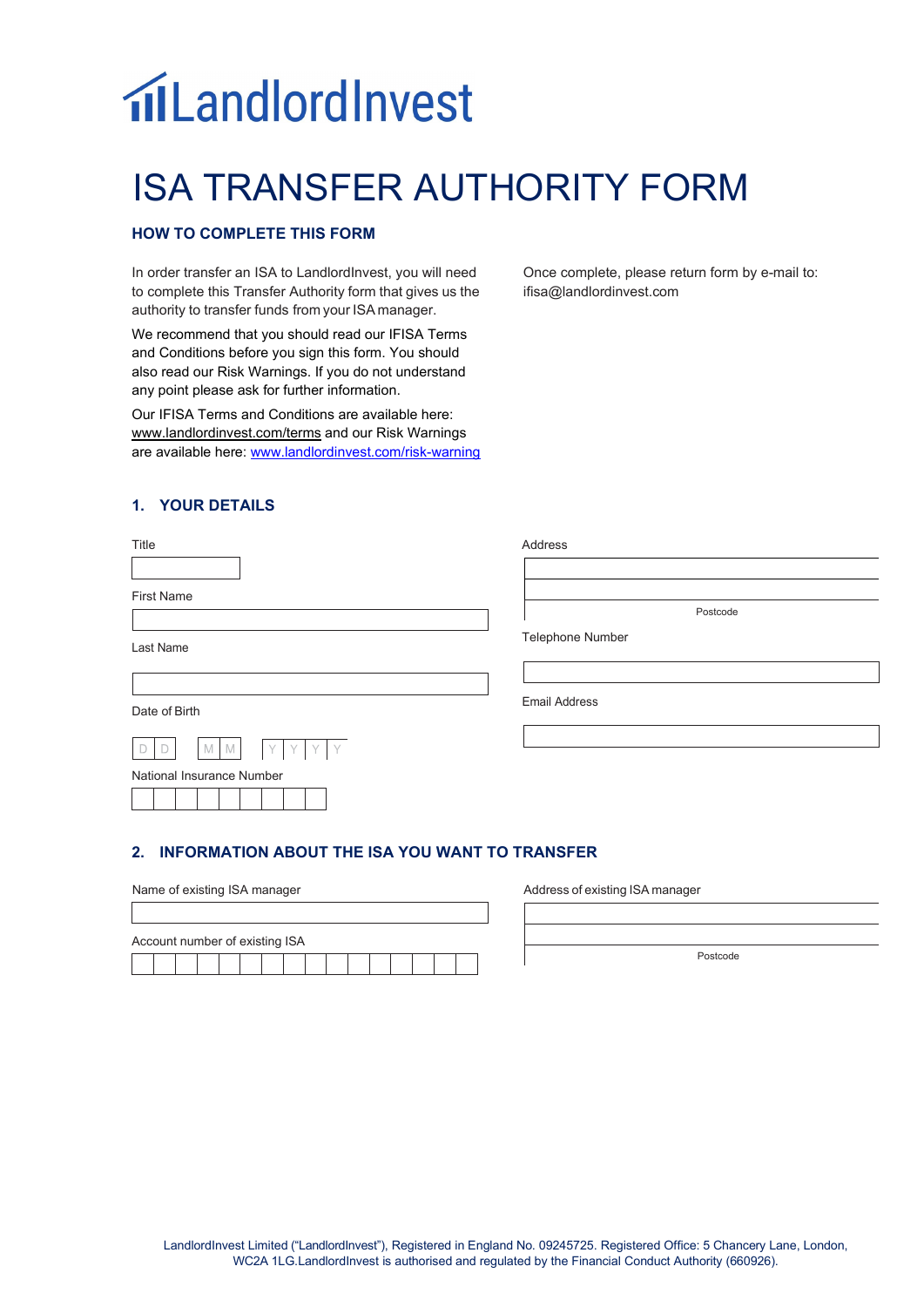#### **PLEASE NOTE**

The terms and conditions of some ISA products do not allow only part of an ISA to be transferred. Your existing manager may need you to give them specific information before the cash transfer can go ahead. Please check with your ISA manager if you are not sure about this.

#### **CASH ISA TRANSFER**

| 1. | Have you subscribed to this ISA in the current tax year?                                       |   | Yes | No |
|----|------------------------------------------------------------------------------------------------|---|-----|----|
| 2. | If yes, please confirm the amount you have subscribed<br>in the current tax year:              | £ |     |    |
|    | Please select one of the following options to confirm how much you<br>wish to transfer:        |   |     |    |
| 1. | If you wish to transfer the whole balance (including accrued<br>interest tick here:            |   |     |    |
| 2. | If you wish to transfer part of the balance, please<br>confirm the amount:                     | £ |     |    |
| 3. | If you only wish to transfer current year subscriptions (in full)<br>plus interest, tick here: |   |     |    |
|    | STOCKS & SHARES ISA TRANSFER                                                                   |   |     |    |
| 1. | Have you subscribed to this ISA in the current tax year?                                       |   | Yes | No |
| 2. | If yes, please confirm the amount you have subscribed<br>in the current tax year:              | £ |     |    |
|    | Please select one of the following options to confirm how much you<br>wish to transfer:        |   |     |    |
| 1. | If you wish to transfer the whole balance (including accrued<br>interest tick here:            |   |     |    |
| 2. | If you wish to transfer part of the balance, please<br>confirm the amount:                     | £ |     |    |
| 3. | If you only wish to transfer current year subscriptions (in full)<br>plus interest, tick here: |   |     |    |
|    | <b>INNOVATIVE FINANCE ISA TRANSFER</b>                                                         |   |     |    |
| 1. | Have you subscribed to this ISA in the current tax year?                                       |   | Yes | No |
| 2. | If yes, please confirm the amount you have subscribed<br>in the current tax year:              | £ |     |    |
|    | Please select one of the following options to confirm how much you<br>wish to transfer:        |   |     |    |
| 1. | If you wish to transfer the whole balance (including accrued<br>interest tick here:            |   |     |    |
| 2. | If you wish to transfer part of the balance, please<br>confirm the amount:                     | £ |     |    |
| 3. | If you only wish to transfer current year subscriptions (in full)<br>plus interest, tick here: |   |     |    |

**Please note that the amount in your account representing current tax year subscriptions can only be transferred in whole and not in part**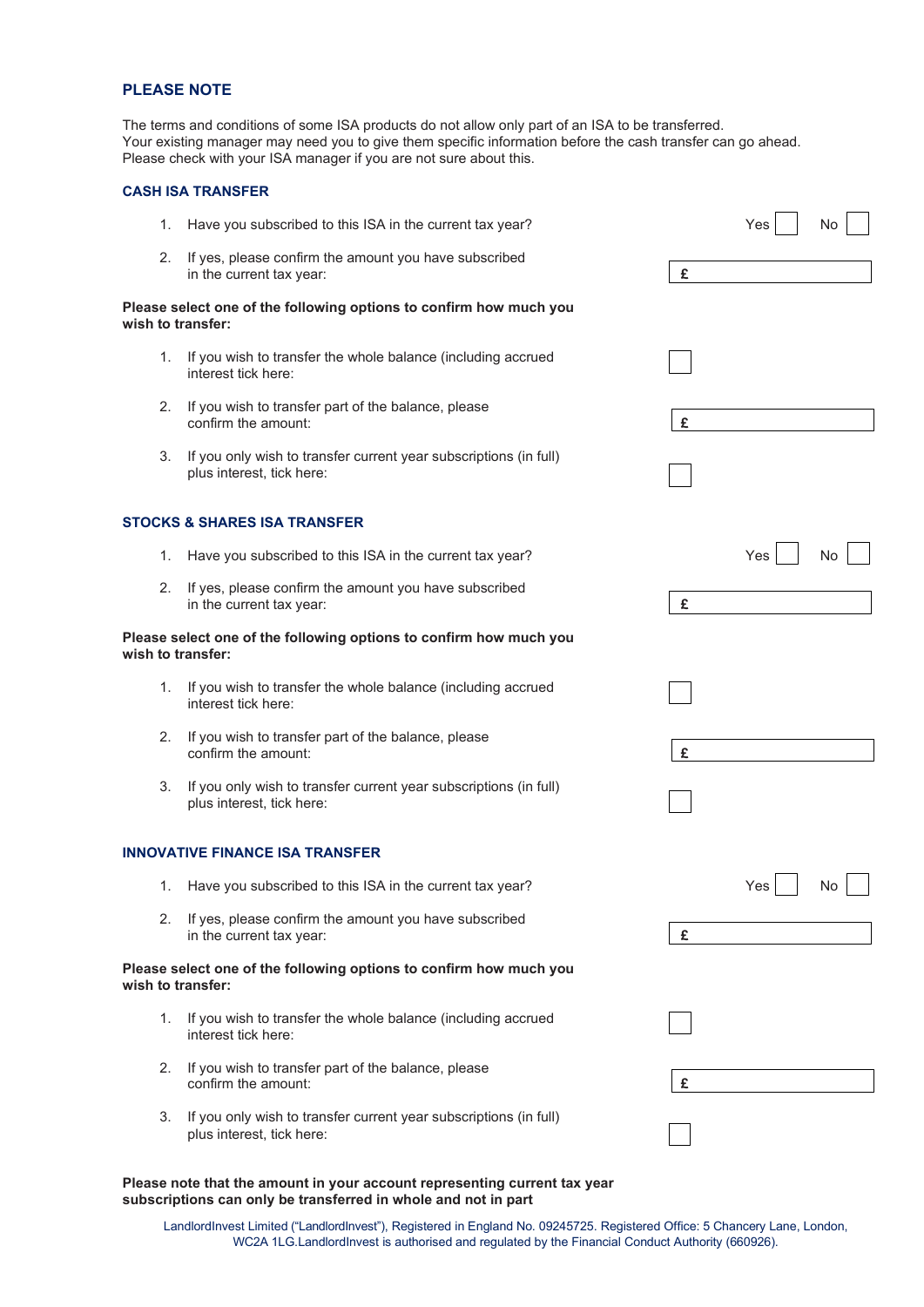#### **3. TRANSFER AUTHORITY**

I authorise my existing ISA manager (as set out above) to transfer the ISA (account number above) to LandlordInvest.

I authorise my existing ISA manager to provide LandlordInvest with any information, written or nonwritten, concerning the ISA and to accept any instructions from them relating to the ISA being transferred,

Where a period of notice is required for closure/part transfer of the existing ISA, I give my consent to either: (ISA investor to tick as appropriate)

1. Serve the full notice period before this instruction can be processed. OR

2. Proceed immediately with the transfer and bearing any consequential penalty which may beapplied.

Name

Signature

| Date | $\mathbb N$<br>IVI | $Y_{1}$<br>Y. |  |
|------|--------------------|---------------|--|